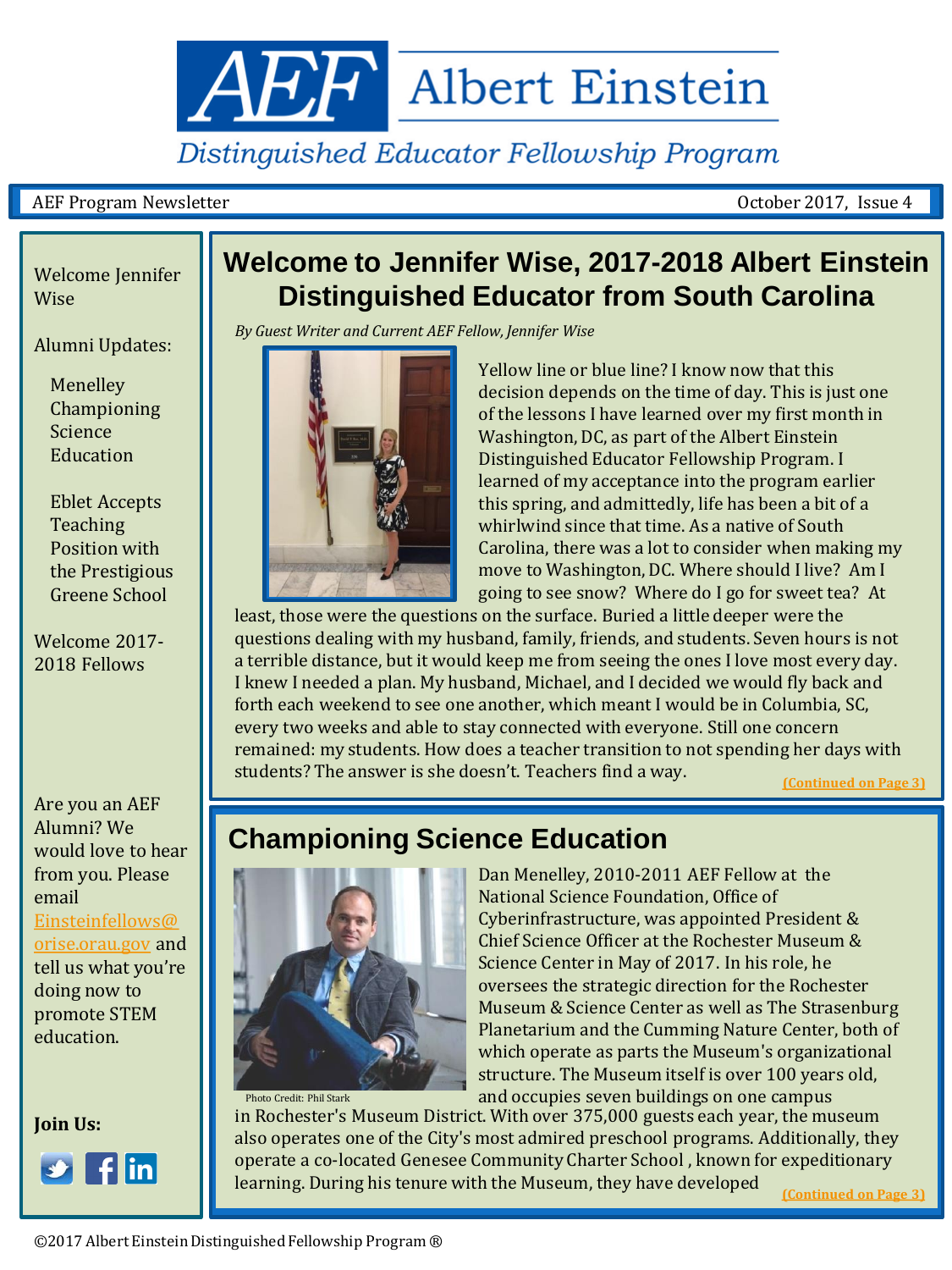**AEF** Albert Einstein

Distinguished Educator Fellowship Program

AEF News October 2017, Issue 4

# **Alumni Updates:**

## **Welcome to the 2017-2018 Albert Einstein Distinguished Educator Fellowship Cohort**

The 2017-2018 Albert Einstein Fellows have completed orientation and now in their host offices. This cohort represents not only the best STEM teachers in the nation, but are also a geographically diverse group, hailing from both sides of the U.S. Join us in welcoming them to the AEF Fellowship. You can learn more about this accomplished group of educators at **[Fellows Central](https://science.energy.gov/wdts/einstein/fellows-central/current-fellows/)**, where their induvial biographies are available.



Back Row (left to right): Gretel von Bargen, Kimberly Hermans, Evan Smith, and Michael Romano; Middle Row (left to right): Ruth Ann Dunn, John Galisky, David Steele, and Kelly McCarthy; Front Row (left to right): Lisa Wininger, Chris Wright, Jennifer Wise, and Rebekah Hammack.

Do you know someone who is a remarkable educator? Have you encouraged them to apply for the 2018-2019 AEF cohort? What are you waiting for? Share this newsletter, or send them to the application site today! [https://science.energy.gov/wdts/einstein/how](https://science.energy.gov/wdts/einstein/how-to-apply/)[to-apply/](https://science.energy.gov/wdts/einstein/how-to-apply/)

## **Eblet Accepts Teaching Position with the Prestigious Greene School**

When Kaye Ebelt, a 2013-2015 AEF Fellow, retired from her Montana teaching post of thirty-three years , she wasn't quite ready to relax on the beach. Although she relocated to Florida, she soon accepted a position with The Greene School in West Palm Beach as a Math and Science teacher working with both fifth and sixth grades.

Her time in the Fellowship was spent at the National Science Foundation. With numerous honors and awards for teaching, inclusive of being a finalist for Presidential Award for Excellence in Math and Science Teaching, The Greene School, with its emphasis on inquiry-based education and developing lifelong learners was the logical next step for her career.

Eblet holds a Master of Education with an emphasis in computer sciences from Lesley College in Cambridge, Massachusetts as well as a Master of Science in science education with an emphasis in physics, geology and astronomy from Montana State University in Bozeman, Montana.

Lieutenant Colonel Kaye Ebelt serves as the Rocky Mountain Region Civil Air Patrol Chief of Staff in Aerospace Education. She enjoys gliding in her spare time.



We welcome your submissions regarding the Einstein Fellowship. Send your updates and accomplishments to: [Einsteinfellows@orise.orau.gov](mailto:Einsteinfellows@orise.orau.gov). Subject Line-Newsletter